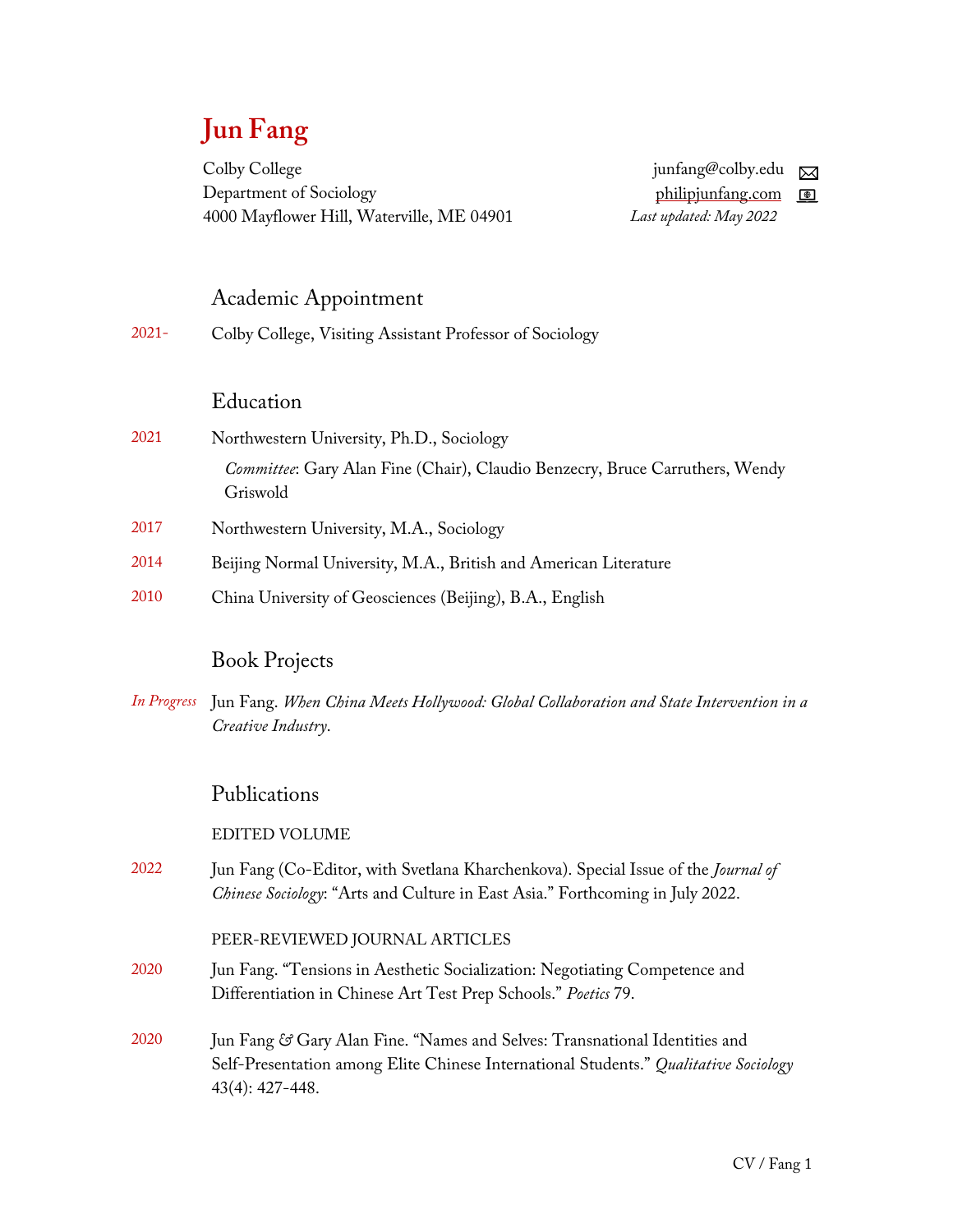| 2018 | Jun Fang. "The Visual Arts in the Chinese Middle-Class Home: Occupational Status<br>Groups, Abstract Art, and Self-Presentation." Sociological Studies 5: 66-92.                                                   |
|------|--------------------------------------------------------------------------------------------------------------------------------------------------------------------------------------------------------------------|
|      | <b>BOOK CHAPTERS</b>                                                                                                                                                                                               |
| 2019 | Gary Alan Fine & Jun Fang. "Idioculture." In Paul Atkinson, Sara Delamont,<br>Alexandru Cernat, Joseph W. Sakshaug, and Richard A. Williams (eds.), SAGE<br>Research Methods Foundations. Thousand Oaks, CA: Sage. |
|      | ENCYCLOPEDIA, REVIEW ESSAYS & OTHER PUBLICATIONS                                                                                                                                                                   |
| 2022 | Jun Fang. "Censorship of Arts." The Encyclopedia of China (In Chinese). Beijing:<br>Encyclopedia of China Publishing House.                                                                                        |
| 2020 | Jun Fang & Alvaro Santana-Acuña. "A Dialogue with Alvaro Santana-Acuña on<br>Ascent to Glory, Imagination, and Global Consecration." ASA Culture Section Newsletter                                                |

## Papers in Progress

33(3): 13-16.

"East Asian Perspectives on the Sociology of Arts and Culture." Forthcoming in the *Journal of Chinese Sociology*.

"Aesthetic Labor." Invited review essay for *Contemporary Sociology*.

"Complicit Creativity: How State Censorship Shapes Global Film Production and Distribution."

"Picturing the Universal: Organic Integration and the Creation of Global Film Scripts."

"Studying 'Up' and the Zone of Access."

## Honors

#### FELLOWSHIPS

2020 Andrew W. Mellon Foundation/ACLS Dissertation Completion Fellowship, American Council of Learned Societies University of Chicago Ethnography Incubator Fellowship Chiang Ching-kuo Foundation Doctoral Fellowship, declined 2019 Fieldwork Research Fellowship, Northwestern Sociology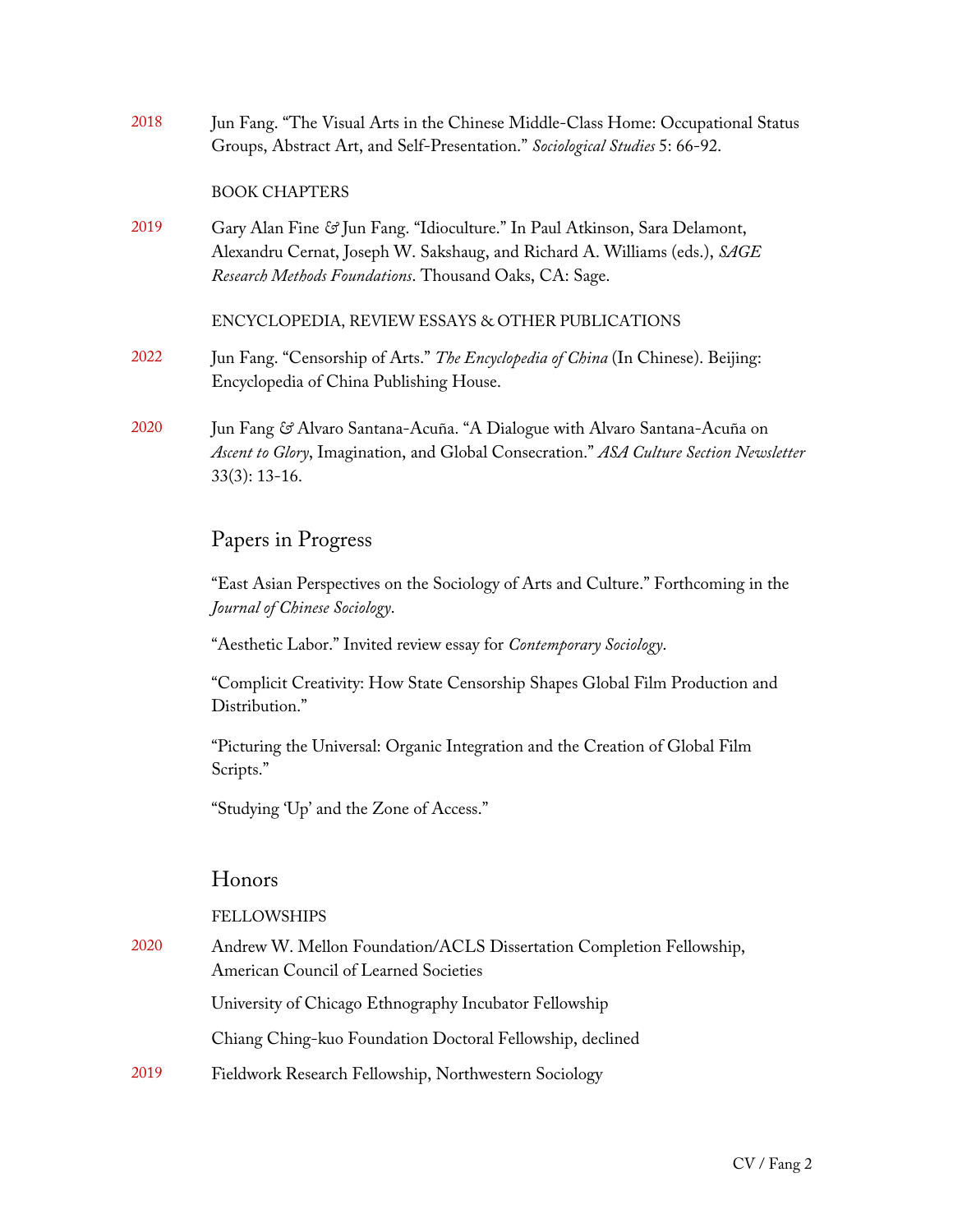AWARDS *&* GRANTS

- 2020 Winch Award for Outstanding Professional Paper, Honorable Mention, Northwestern
- 2019 ASA Culture Section Graduate Student Travel Award Graduate Research Grant, The Graduate School, Northwestern
- 2018 Dissertation Research Travel Award, Buffett Institute for Global Affairs External Education Grant, Northwestern Sociology

Training Grant, Central European University Budapest Foundation

- 2017 MacArthur Summer Research Grant, Northwestern Sociology The Graduate School Conference Travel Grant, Northwestern
- 2016 Buffett Institute Conference Travel Grant, Northwestern Sociology Alumni Fund, Northwestern

## Academic Presentations

#### INVITED TALKS & LECTURES

| 2022    | Colby Faculty Panel: "Global Perspectives on Free Speech."<br>Goldfarb Center for Public Affairs, Colby College                                        |
|---------|--------------------------------------------------------------------------------------------------------------------------------------------------------|
|         | "China's Hollywood: Government Censorship and the Making of Global Movies."<br>East Asian Studies Colloquium, Colby College                            |
| 2021    | "Tensions in Aesthetic Socialization."<br>School of Ethnology and Sociology, Yunnan University                                                         |
|         | "China's Hollywood: Government Censorship and the Making of Global Movies."<br>Department of Sociology, Colby College                                  |
|         | Guest Lecture Speaker. "Culture and Society" Course.<br>Department of Sociology, Emory University                                                      |
| 2017-21 | Guest Lecture Speaker. "Culture and Globalization" Course.<br>M.S. in Leadership for Creative Enterprises, Northwestern University                     |
| 2020    | "Tensions in Aesthetic Socialization: Learning to Unlearn in Chinese Art Schools."<br>School of Social Development and Public Policy, Fudan University |
|         | "Living in a Pandemic: From Society to Home."<br>706 Space x Dunes Workshop Roundtable Series: Space, Memory & Context                                 |
|         | "Art Worlds and Society: Sociological Perspectives."<br>Department of Design, China Academy of Fine Arts                                               |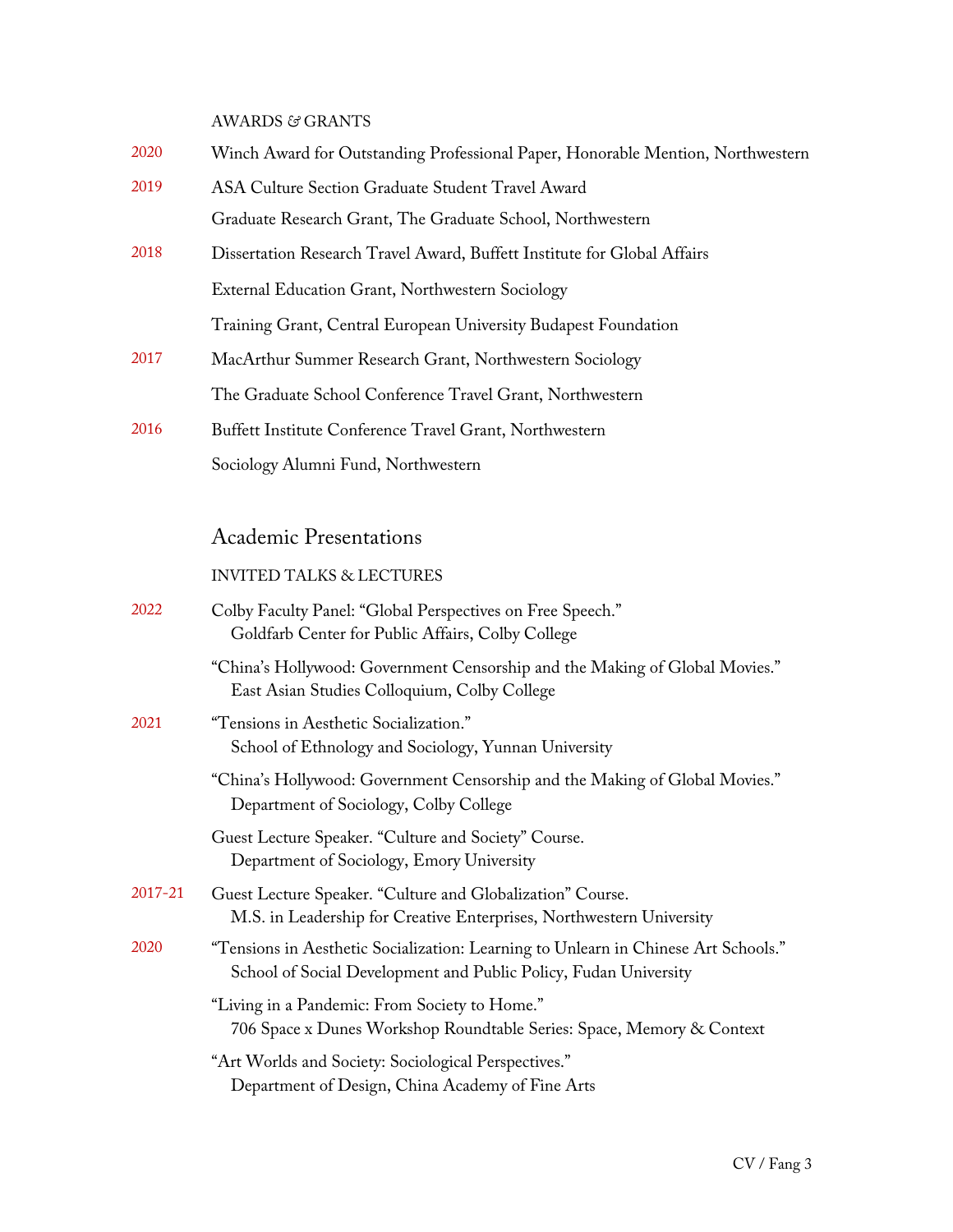| 2019     | "If Van Gogh Was Born in China: Creativity and Constraint in Chinese Art Schools."<br>Department of Sociology, East China Normal University                                                                                                                              |
|----------|--------------------------------------------------------------------------------------------------------------------------------------------------------------------------------------------------------------------------------------------------------------------------|
|          | CONFERENCES & WORKSHOPS                                                                                                                                                                                                                                                  |
| 2022     | "Organic Integration: Authenticity and Universality in the Co-Development of Global<br>Film Scripts."                                                                                                                                                                    |
|          | Eastern Sociological Association Annual Conference, Boston<br>Culture Workshop, University of California, Santa Barbara                                                                                                                                                  |
| 2020     | "Fade In: Co-Developing "Organic" Scripts and the Art of Pas de Trois."<br>The 9 <sup>th</sup> Social Theory Workshop – Art and Society Session, Beijing                                                                                                                 |
|          | "How Politics Shapes Aesthetics: Censorship in China-Hollywood Collaboration."<br>American Sociological Association Annual Meeting, San Francisco                                                                                                                        |
| 2019     | "What's in a Name?: English Names, Transnational Identities, and Self- Presentation<br>among Chinese Students in American Universities" (with Gary Alan Fine).<br>American Sociological Association Annual Meeting, New York                                             |
|          | "Studying 'Up': Access and Status."<br>Chinese Sociological Association Annual Meeting, Yunnan                                                                                                                                                                           |
| 2017     | "Constrained Creativity: Balancing Artistic Practices with Organizational Standards<br>in Chinese Art Test Prep Schools."<br>American Sociological Association Annual Meeting, Montreal<br>ASA & Society for the Study of Symbolic Interaction Annual Meetings, Montreal |
|          | "Backdoor Mobility: Art Pathway toward College in China."                                                                                                                                                                                                                |
|          | Chicago Ethnography Conference, Chicago<br>The French Network for Asian Studies International Conference (FNASIC), Paris                                                                                                                                                 |
| 2016     | "Art Pathway: Identity, Morality, and Creativity of Chinese Art Students."<br>Cultural Sociology of Education Conference, Moscow                                                                                                                                         |
|          | "Status Groups and the Conflicting Self: Art in the Chinese Middle-Class Home."<br>American Sociological Association Annual Meeting, Seattle<br>Chinese Sociological Association Annual Meeting, Nanjing                                                                 |
|          | <b>Teaching Experience</b>                                                                                                                                                                                                                                               |
| $2021 -$ | Colby College, Instructor                                                                                                                                                                                                                                                |
|          | Sociology of Creativity<br>Sociology of Culture                                                                                                                                                                                                                          |
|          | Sociology of Hollywood                                                                                                                                                                                                                                                   |
|          | China and the World                                                                                                                                                                                                                                                      |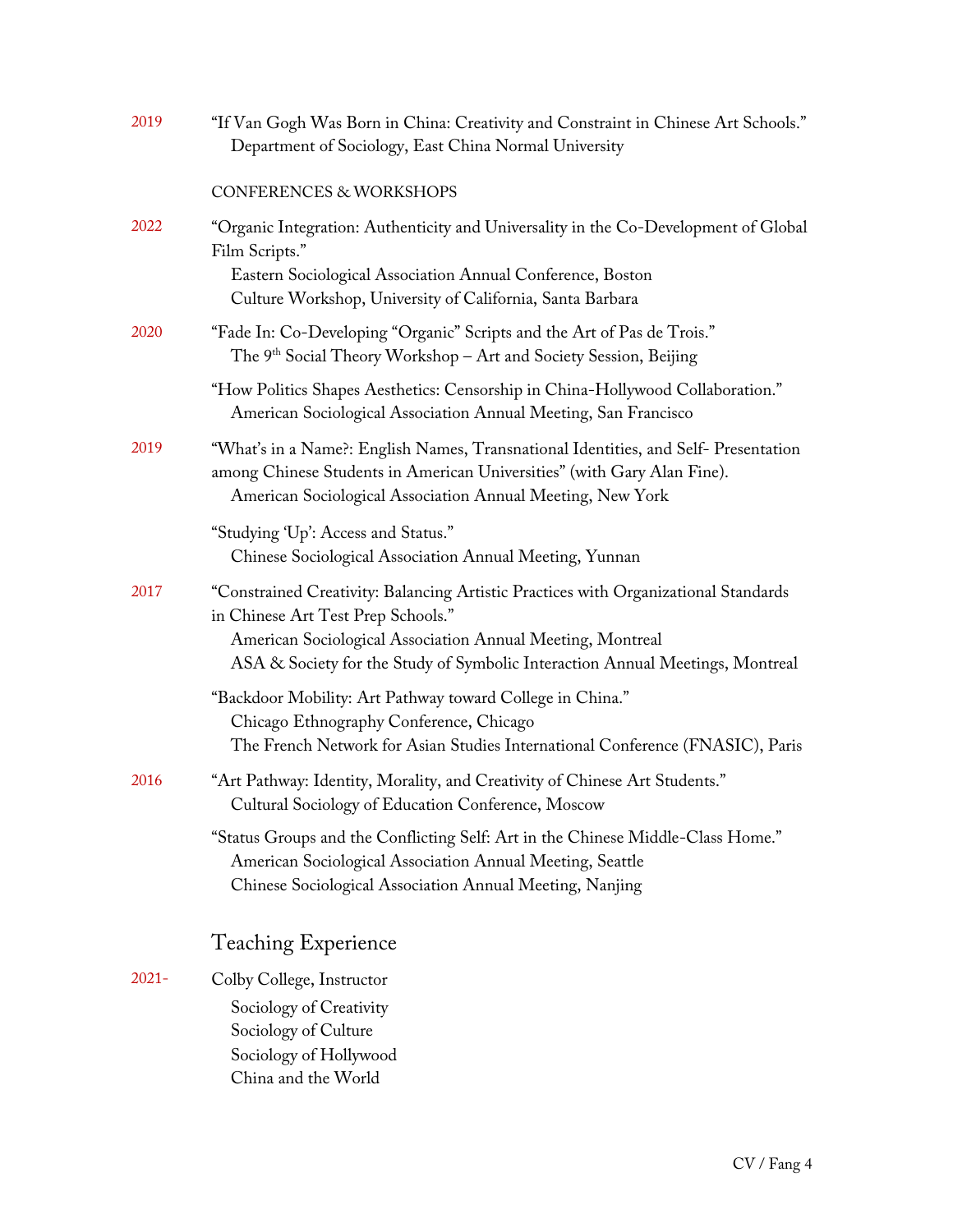| 2016-20     | Northwestern University, Teaching Assistant                                                                                                                                          |
|-------------|--------------------------------------------------------------------------------------------------------------------------------------------------------------------------------------|
|             | Introduction to Sociology   Field Methods   Sociology of Gender   Youth & Society                                                                                                    |
| $2012 - 13$ | College of William & Mary, Instructor<br>Chinese Art: Aesthetics and Practice<br><b>Intermediate Chinese</b>                                                                         |
|             | <b>Professional Activities</b>                                                                                                                                                       |
|             | PROFESSIONAL SERVICE                                                                                                                                                                 |
|             | Peer Reviewer<br>Ethnography   Poetics   Qualitative Sociology   Socio-Economic Review  <br>Sociological Forum   Sociological Studies   Theory and Society   Work and<br>Occupations |
| 2020-22     | Guest Editor, Journal of Chinese Sociology                                                                                                                                           |
| 2022        | Committee Member, ASA Culture Section's John Mohr Dissertation Improvement<br>Grant                                                                                                  |
| 2019        | Presider, ASA Global and Transnational Sociology Section Refereed Roundtable                                                                                                         |
|             | Discussant, Chicago Ethnography Conference                                                                                                                                           |
| 2016-17     | Planning Committee, Chicago Ethnography Conference                                                                                                                                   |
|             | UNIVERSITY SERVICE                                                                                                                                                                   |
| $2020 - 21$ | Student Co-Coordinator, Northwestern University Culture & Society Workshop                                                                                                           |
| 2017-18     | Graduate Assistant, French Interdisciplinary Group, Buffett Institute for Global<br>Affairs, Northwestern University                                                                 |
| 2016-18     | Student Coordinator, Northwestern University Ethnography Workshop                                                                                                                    |
| 2016-17     | Northwestern Sociology Graduate Student Association Teaching Committee                                                                                                               |
| 2013        | Curator, "The Brush Dances and the Ink Sings - Student Art Exhibition." Special<br>Collections in Earl Gregg Swem Library, College of William & Mary                                 |
|             | ASSOCIATION MEMBERSHIPS                                                                                                                                                              |
|             | American Sociological Association<br>Eastern Sociological Association                                                                                                                |
|             |                                                                                                                                                                                      |